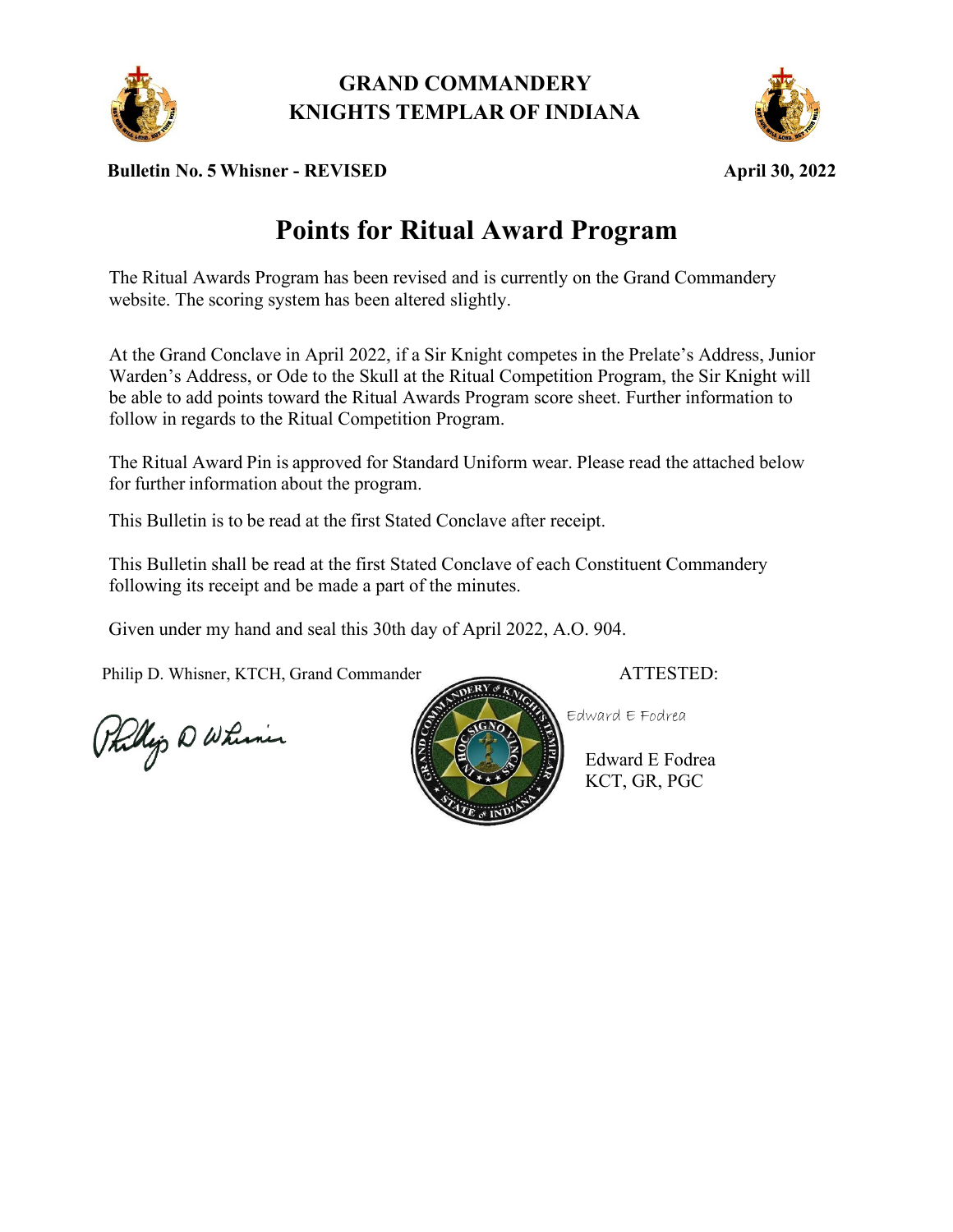| <b>Order of the Red Cross</b>  |     | <b>Order of the Temple</b>                               |     |
|--------------------------------|-----|----------------------------------------------------------|-----|
| Sovereign Master               | 120 | Commander                                                | 205 |
| <b>Prince Chancellor</b>       | 30  | Generalissimo                                            | 15  |
| Prince Master of the Palace    | 30  | Captain General                                          | 50  |
| Master of Cavalry              | 30  | Senior Warden                                            | 55  |
| Master of Infantry             | 100 | Junior Warden                                            | 90  |
| <b>Excellent High Priest</b>   | 70  | Prelate                                                  | 160 |
| <b>Master of Finance</b>       | 5   | <b>Standard Bearer</b>                                   | 5   |
| Master of Dispatches           | 5   | Sword Bearer                                             | 10  |
| Warder                         | 35  | Warder                                                   | 40  |
| Jewish Guard                   | 5   | Hermit                                                   | 15  |
| Persian Guard                  | 15  | Prelate's Escort                                         | 15  |
| Vow                            | 45  | Guards                                                   | 10  |
| Sash                           | 10  | Ode to the Skull                                         | 25  |
| Sword                          | 10  | Sword                                                    | 25  |
| <b>Means of Recognition</b>    | 30  | <b>Baldric</b>                                           | 10  |
| Banner of the Order Historical | 20  | Spur                                                     | 5   |
| Lecture                        | 90  | Chapeau                                                  | 10  |
| (Jewish Council)               |     | <b>Remaining Attributes</b>                              | 45  |
| Jer miah                       | 15  | <b>Banners</b>                                           | 20  |
| Isa ah                         | 15  | Flag Lecture                                             | 25  |
| Ha zgai                        | 15  | <b>Explanatory Lecture</b>                               | 80  |
| Hosea                          | 15  |                                                          |     |
| Obadiah                        | 15  | Procedure to submit form for award:                      |     |
| Amos                           | 15  |                                                          |     |
|                                |     | 1 <sub>1</sub><br>Review the list of parts and lectures. |     |
| <b>Mediterranean Pass</b>      |     | Initial the points by the parts that you                 |     |
| Prior                          | 60  | have given from Memory twice<br>during the Orders.       |     |
| Chaplain                       | 5   |                                                          |     |

| <b>Order of Malta</b>      |     |
|----------------------------|-----|
| Prior                      | 170 |
| Lieutenant Commander       | 5   |
| Captain General            | 5   |
| Chaplain                   | 5   |
| Marshall                   | 75  |
| Captain of the Outposts    | 15  |
| <b>Birth Banner</b>        | 30  |
| Life Banner                | 30  |
| Death Banner               | 30  |
| <b>Resurrection Banner</b> | 30  |
| <b>Ascension Banner</b>    | 30  |
| Knight at the West Table   | 50  |
| St. John Banner            | 20  |
| Malta Banner               | 5   |

Marshall 15 Captain of the Outpost 15

| <b>Order of the Temple</b> |    |     |  |
|----------------------------|----|-----|--|
| Commander                  |    | 205 |  |
| Generalissimo              |    | 15  |  |
| Captain General            |    | 50  |  |
| Senior Warden              |    | 55  |  |
| Junior Warden              |    | 90  |  |
| Prelate                    |    | 160 |  |
| <b>Standard Bearer</b>     | 5  |     |  |
| Sword Bearer               |    | 10  |  |
| Warder                     |    | 40  |  |
| Hermit                     |    | 15  |  |
| <b>Prelate's Escort</b>    |    | 15  |  |
| Guards                     |    | 10  |  |
| Ode to the Skull           |    | 25  |  |
| Sword                      |    | 25  |  |
| <b>Baldric</b>             |    | 10  |  |
| Spur                       | 5  |     |  |
| Chapeau                    |    | 10  |  |
| Remaining Attributes       | 45 |     |  |
| Banners                    | 20 |     |  |
| Flag Lecture               | 25 |     |  |
| <b>Explanatory Lecture</b> | 80 |     |  |
|                            |    |     |  |

## **Procedure to submit form for award:**

- 1. Review the list of parts and lectures. Initial the points by the parts that you have given from Memory twice during the Orders.
- 2. Add-up the total points.
- 3. Enter the totalhere

## **PLEASE PRINT:**

| Name: Name and the second contract of the second contract of the second contract of the second contract of the second contract of the second contract of the second contract of the second contract of the second contract of |
|-------------------------------------------------------------------------------------------------------------------------------------------------------------------------------------------------------------------------------|
|                                                                                                                                                                                                                               |
|                                                                                                                                                                                                                               |
|                                                                                                                                                                                                                               |
|                                                                                                                                                                                                                               |
|                                                                                                                                                                                                                               |
|                                                                                                                                                                                                                               |
|                                                                                                                                                                                                                               |
| Telephone:                                                                                                                                                                                                                    |
|                                                                                                                                                                                                                               |
| E-Mail: New York Contract the Contract of the Contract of the Contract of the Contract of the Contract of the Contract of the Contract of the Contract of the Contract of the Contract of the Contract of the Contract of the |
|                                                                                                                                                                                                                               |
|                                                                                                                                                                                                                               |
| Signature:                                                                                                                                                                                                                    |
|                                                                                                                                                                                                                               |
|                                                                                                                                                                                                                               |
|                                                                                                                                                                                                                               |

Local Recorder's Signature